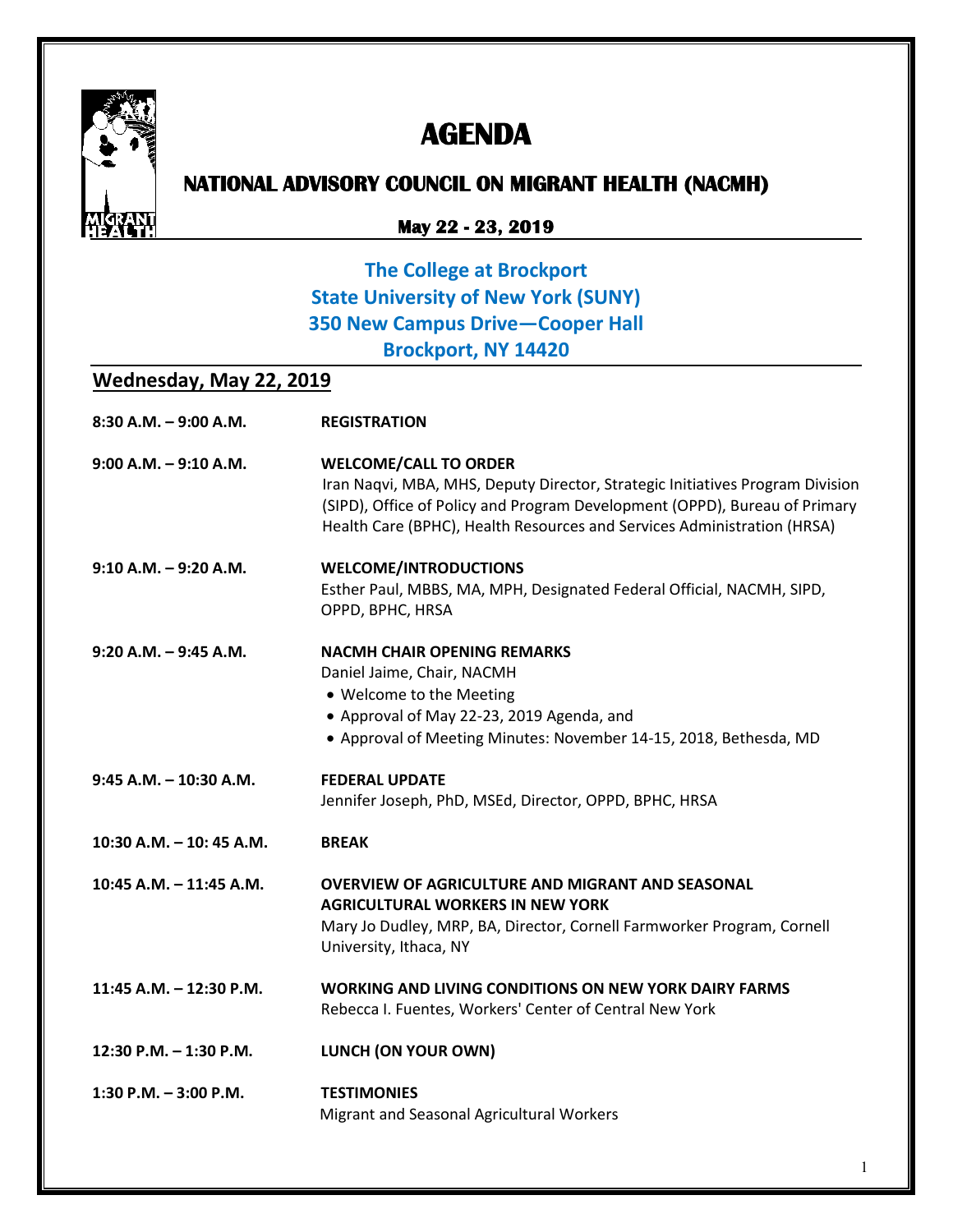| $3:00$ P.M. $-3:15$ P.M. | <b>BREAK</b>                                                    |
|--------------------------|-----------------------------------------------------------------|
| $3:15$ P.M. $-5:00$ P.M. | <b>TESTIMONIES</b><br>Migrant and Seasonal Agricultural Workers |
| $5:00$ P.M. $-5:30$ P.M. | <b>FACILITATED DISCUSSION ON POSSIBLE RECOMMENDATIONS</b>       |
| 5:30P.M.                 | <b>ADJOURN</b>                                                  |
| $6:30$ P.M. $-8:30$ P.M. | <b>WORKING DINNER</b>                                           |